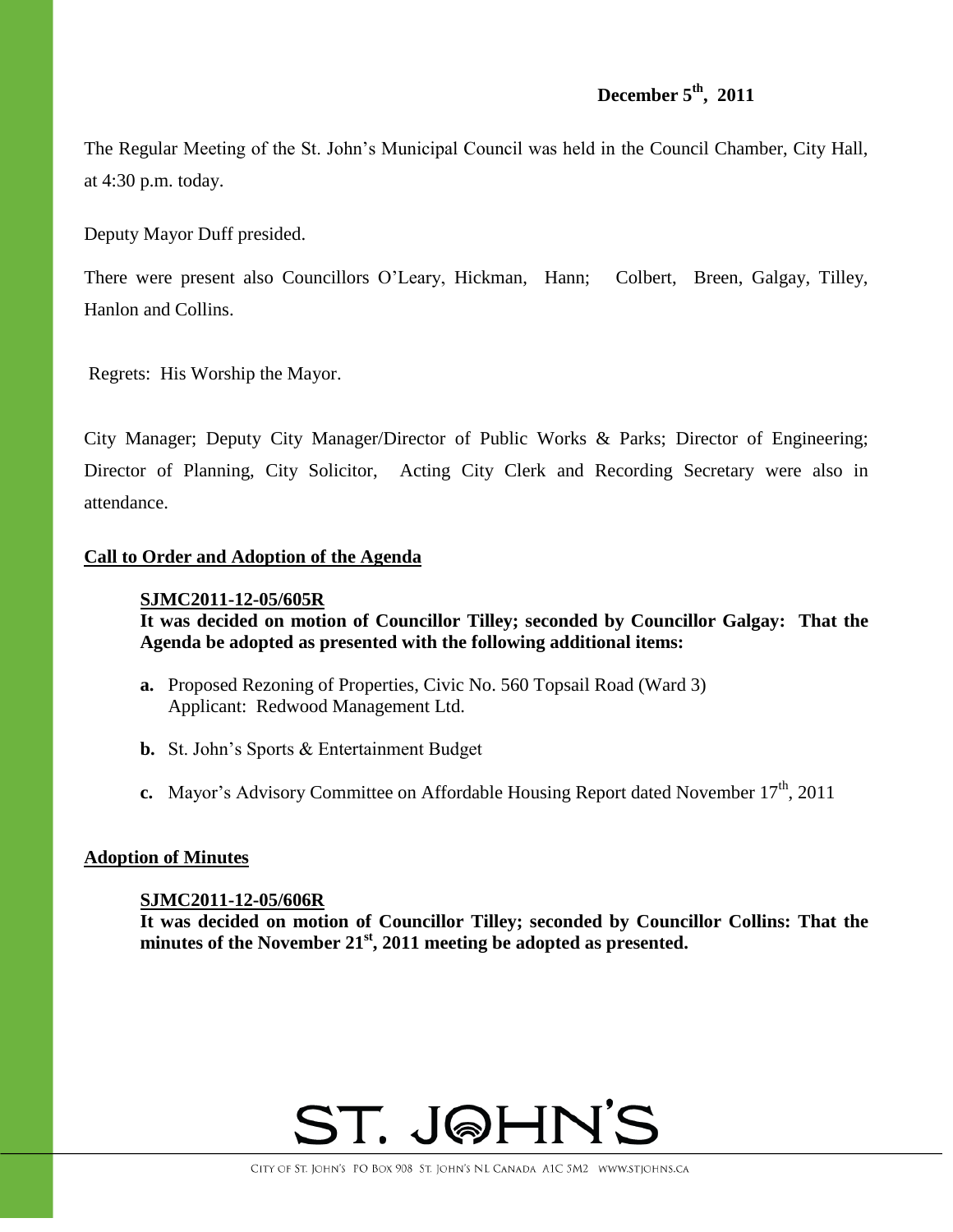#### **Business Arising**

#### **Re: Application to Rezone Property, Civic Number – 402 Back Line (Ward 5) Applicant: Daniel Pike\_\_\_\_\_\_\_\_\_\_\_\_\_\_\_\_\_\_\_\_\_\_\_\_\_\_\_\_\_\_\_\_\_\_\_\_\_\_\_\_\_\_\_\_\_\_\_**

Under business arising, Council considered a memorandum dated November 30, 2011 from the Director of Planning regarding the above noted.

#### **SJMC2011-12-05/607R**

**It was moved by Councillor Collins; seconded by Councillor Tilley: That St. John's Municipal Plan Amendment Number 99, 2011 and St. John's Development Regulations Amendment Number 523, 2011 be formally approved, which will be referred to the Department of Municipal Affairs with a request for Provincial registration of the amendments**

**The motion being put was unanimously carried.**

**Proposed Text Amendment – St. John's Development Regulations, Paving of Existing Gravel**  Parking Lots Located in Flood Plains

Under business arising, Council considered a memorandum dated November 30, 2011 from the Director of Planning regarding the above noted.

#### **SJMC2011-12-05/608R**

**It was moved by Councillor Hann; seconded by Councillor Colbert: That the following Resolution for St. John's Development Regulations Amendment Number 528, 2011 be adopted, which will then be referred to the Department of Municipal Affairs with a request for Provincial registration of the amendment.**

#### **RESOLUTION ST. JOHN'S DEVELOPMENT REGULATIONS AMENDMENT NUMBER 528, 2011**

**WHEREAS** the City of St. John's wishes to allow the paving of existing gravel parking lots located within flood plains of watercourses.

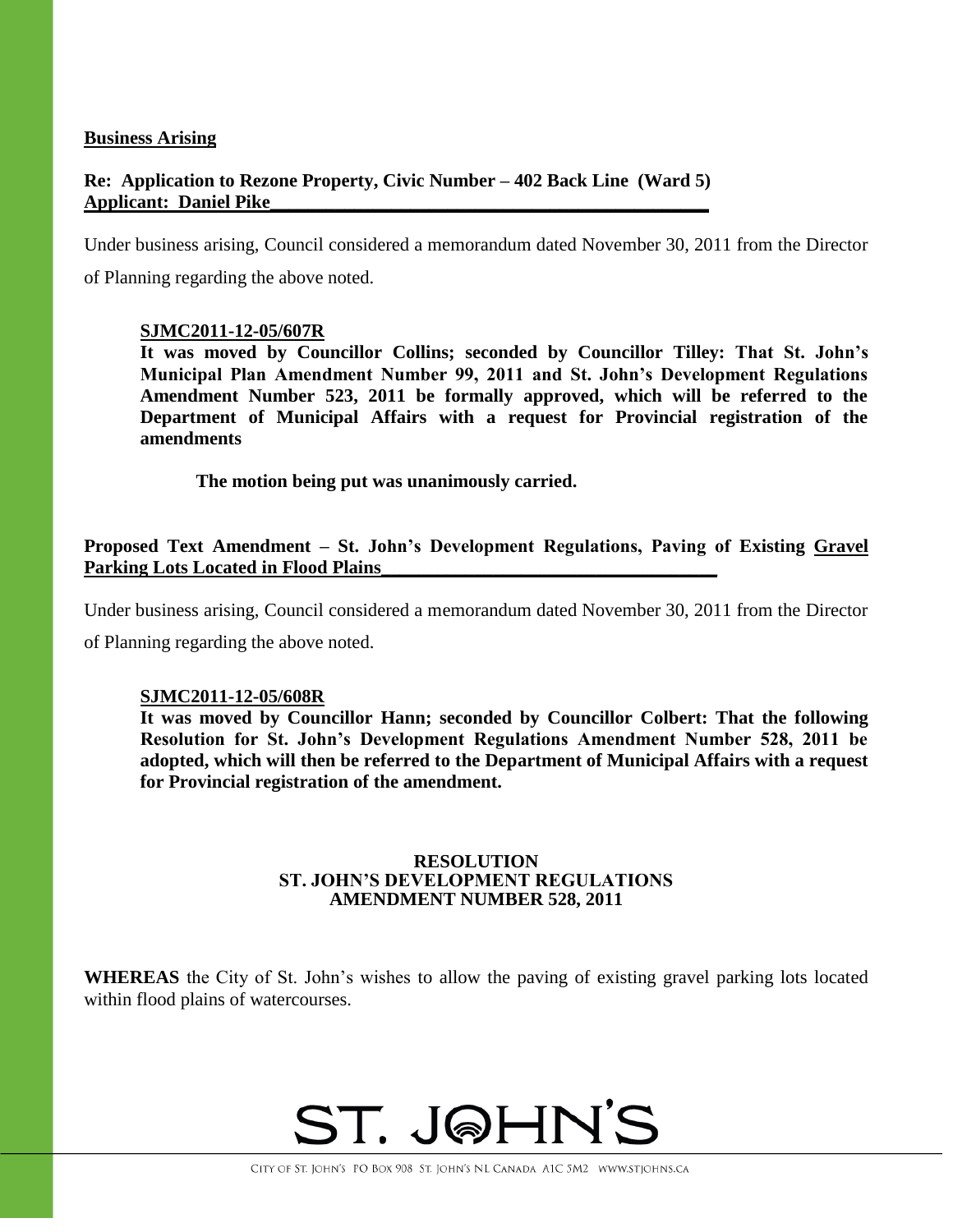**BE IT THEREFORE RESOLVED** that the City of St. John's hereby adopts the following text amendment to the St. John's Development Regulations:

#### **Introduce a new Section 11.2.4(5) as follows:**

#### **" 11.2.4 (5) Notwithstanding the foregoing, Council may permit the paving of gravel parking lots existing as of December 31, 2011 that are located within flood plains of watercourses."**

**BE IT FURTHER RESOLVED** that the City of St. John's requests the Minister of Municipal Affairs to register the proposed amendment in accordance with the requirements of the Urban and Rural Planning Act, 2000.

**IN WITNESS THEREOF** the Seal of the City of St. John's has been hereunto affixed and this Resolution has been signed by the Mayor and the City Clerk on Behalf of Council this 5th day of **December, 2011.**

**\_\_\_\_\_\_\_\_\_\_\_\_\_\_\_\_\_\_\_\_\_\_\_\_\_\_\_\_\_\_\_ Mayor \_\_\_\_\_\_\_\_\_\_\_\_\_\_\_\_\_\_\_\_\_\_\_\_\_\_\_\_\_\_\_ City Clerk** I hereby certify that this Amendment has been prepared in accordance with the Urban and Rural Planning Act, 2000. \_\_\_\_\_\_\_\_\_\_\_\_\_\_\_\_\_\_\_\_\_\_\_\_\_\_\_\_\_\_\_\_\_\_\_\_\_\_\_\_\_\_\_ MCIP

**The motion being put was unanimously carried.**

#### **Chairing Public Meetings 2012**

Under business arising, Council considered a memorandum dated November 12, 2011 from the Acting City Clerk.

#### **SJMC2011-12-05/609R**

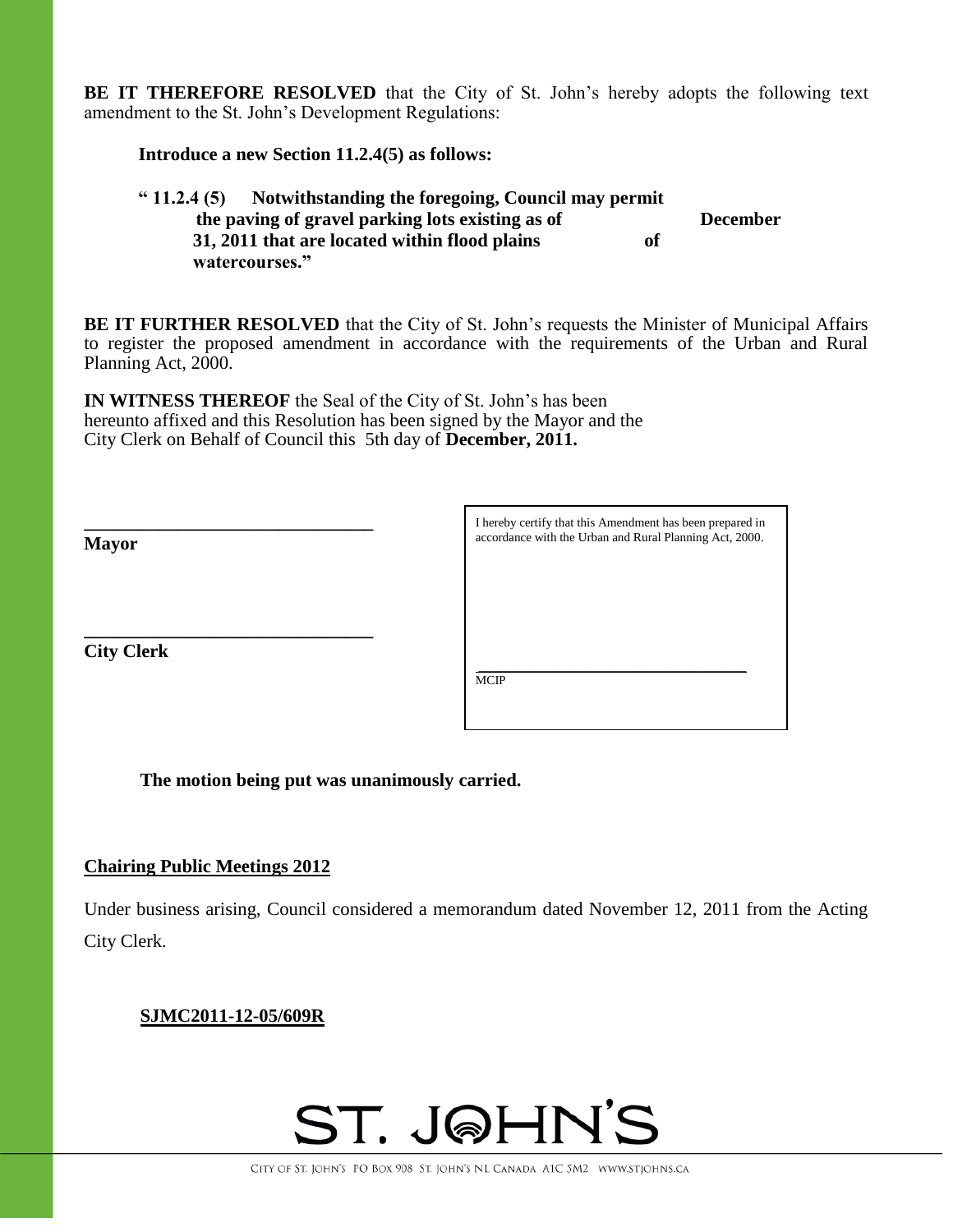**It was moved by Councillor Hanlon; seconded by Councillor O'Leary: That the following rotation for chairing Public Meetings for 2012 be approved.**

| <b>January</b>   | <b>Councillor Breen</b>   |
|------------------|---------------------------|
| <b>February</b>  | <b>Deputy Mayor Duff</b>  |
| <b>March</b>     | <b>Councillor O'Leary</b> |
| April            | <b>Councillor Tilley</b>  |
| <b>May</b>       | <b>Councillor Hanlon</b>  |
| June             | <b>Councillor Hann</b>    |
| July             | <b>Councillor Collins</b> |
| <b>August</b>    | <b>Councillor Hickman</b> |
| <b>September</b> | <b>Councillor Galgay</b>  |
| <b>October</b>   | <b>Councillor Colbert</b> |
| <b>November</b>  | <b>Councillor Breen</b>   |
| <b>December</b>  | <b>Deputy Mayor Duff</b>  |

#### **The motion being put was unanimously carried.**

Under business arising, Councilor O'Leary referenced a question raised by Councillor Hanlon pertaining to the report from the Planning Committee to Council on the November 23rd meeting of the Committee, and noted the minutes of the Committee meeting indicate that the Committee did not make a recommendation/decision respecting the report dated November 17, 2011 from the Department of Building and Property Management on the issue of alteration of finished grades for existing residential properties that was included in the November 23rd Committee meeting agenda. Councillor O'Leary indicated that the matter has been referred to the Planning Committee to discuss the overall issue of the alteration of finished grades for existing residential properties.

#### **Notices Published**

1. **A Change of Non-Conforming Use Application** has been submitted by Melissa Bennett requesting permission to convert the existing commercial portion **of Civic No. 13 Bay Bulls Road to accommodate a Retail Store** specializing in second hand merchandise. The approximate floor area of the business is 88m2 and is located on the main floor of the building. The proposed hours of operation are Monday to Saturday, 9:00 a.m. - 6:00 p.m.

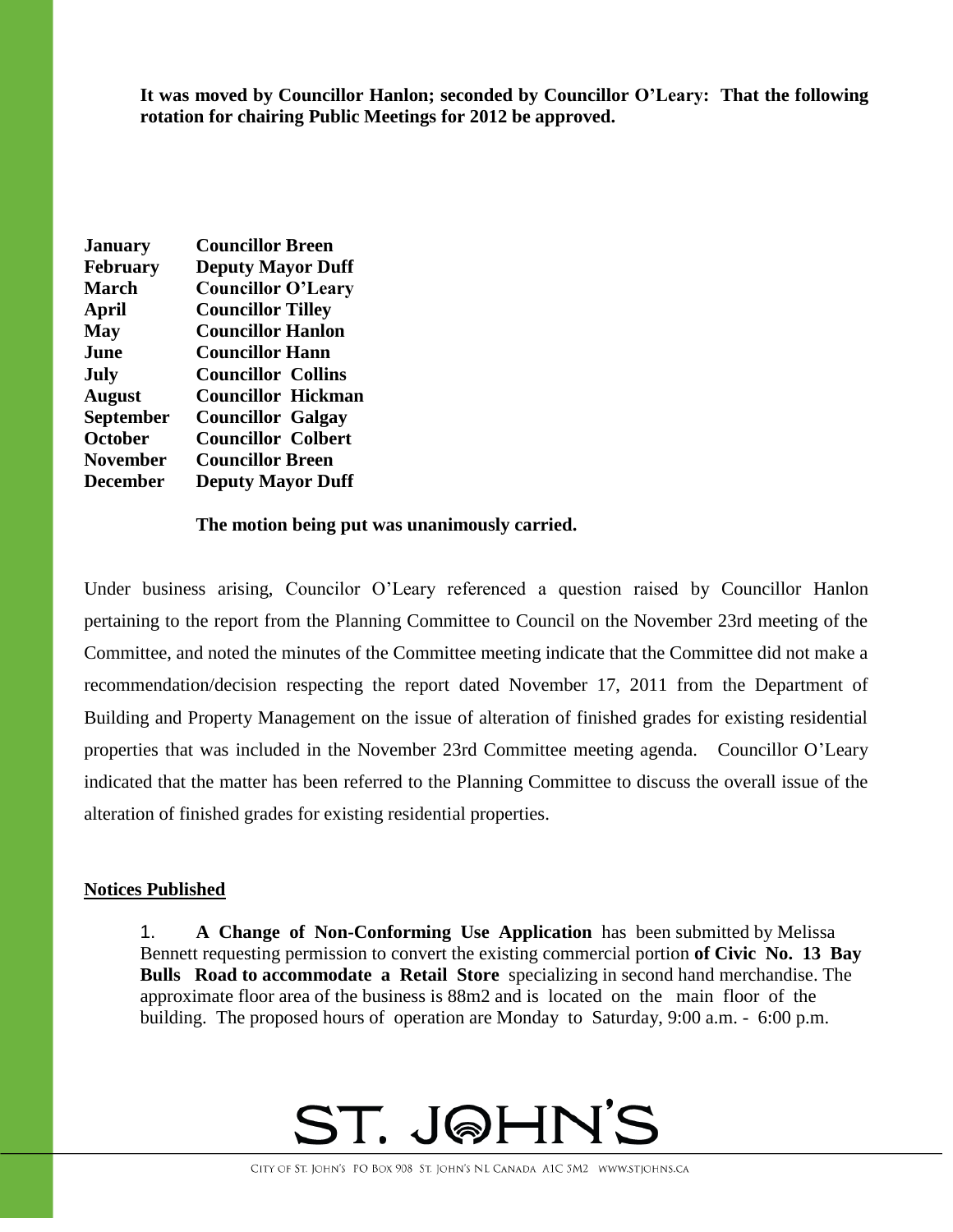There will be five (5) on-site parking spaces provided for the business. **(Ward 5)**

#### **One (1) Submission of Concern**

#### **SJMC2011-12-05/610R**

**It was moved by Councillor Collins; seconded by Councillor Hickman: That the application be approved, subject to any proposed potential future extension to the building or the parking area being subject to the submission of detailed site and building plans for review by City staff, and further, that any plans to install new lighting on the rear of the building should be subject to the review of City staff.**

#### **The motion being put was unanimously carried.**

2. **A Discretionary Use Application** has been submitted by Tara Gallagher requesting permission to occupy **Civic No. 56 Ridgemount Street as a Home Occupation** for a Spa offering aesthetics services. The proposed business will occupy a floor area of approximately 15.3 m2 in the basement level of the dwelling and will operate Tuesday-Saturday, 6 hours per day. One (1) client will visit at a time, and each appointment will take approximately thirty (30) minutes to one (1) hour. There are a minimum of three (3) on-site parking spaces provided for the business. The applicant is the sole employee**. (Ward 5)**

#### **SJMC2011-12-05/611R**

**It was moved by Councillor Collins; seconded by Councillor Hickman: That the application be approved.**

**The motion being put was unanimously carried.**

#### **Committee Reports**

#### **Development Committee Report dated November 29, 2011**

Council considered the following Development Committee Report dated November 29, 2011:

#### **RECOMMENDATIONS OF APPROVAL**

**1. Replacement of Non-Conforming Use Proposed Construction of Single Detached Dwelling Civic No. 14 Elliot Chafe's Lane (Ward 5) Applicant: Jeff Hatfield**

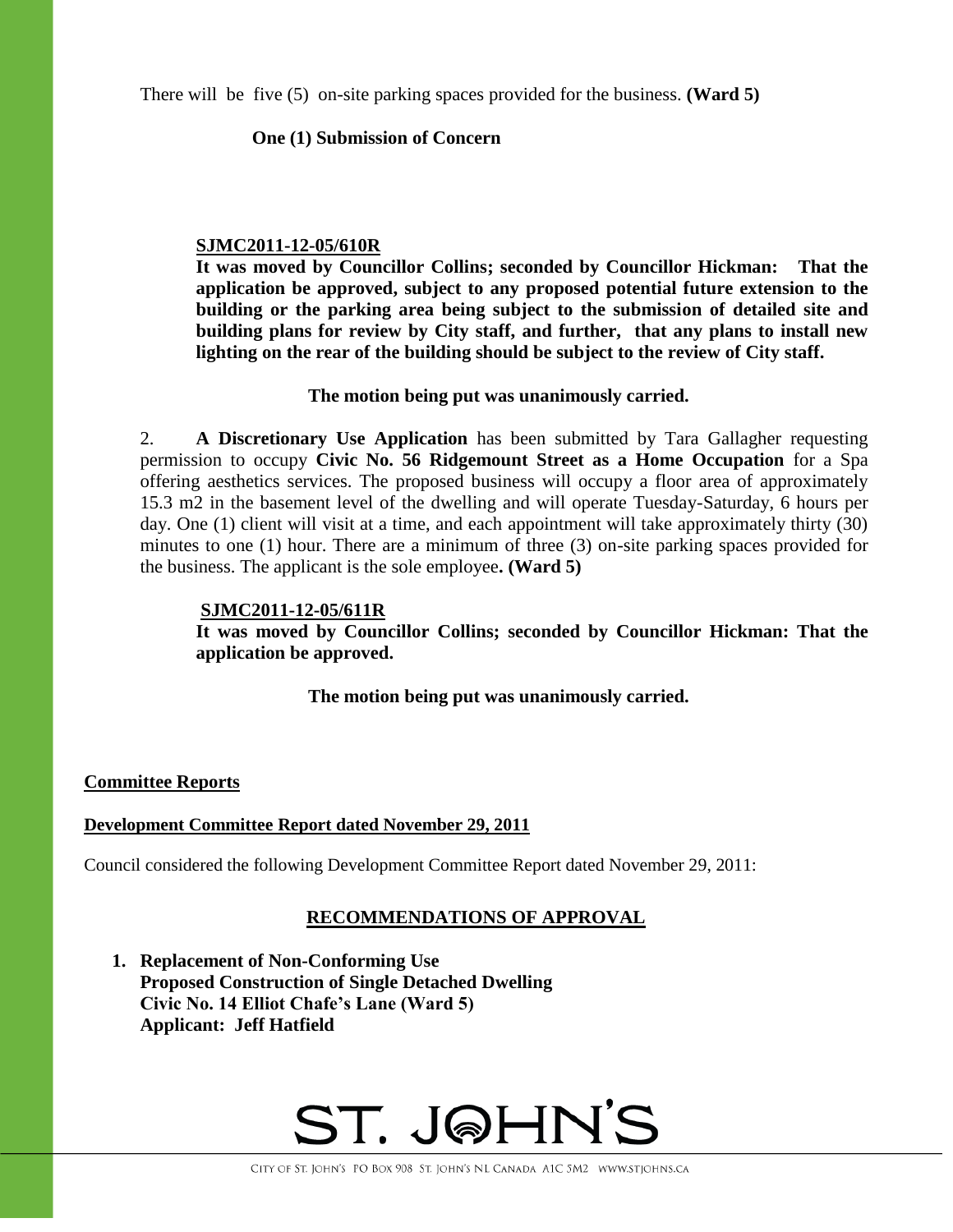#### **Rural Residential (RRI) and Rural (R) Zones**

The Development Committee recommends that the application be approved as a replacement of a non-conforming structure in accordance with Section 7.12.1(b) of the Development Regulations subject to the following conditions:

- Approval from Service Newfoundland and Labrador for drilled well and septic disposal field.
- Should the City require additional land for the widening of Elliot Chafe's Lane to a public street standard, the applicant/owner of the subject property shall convey the necessary land to the City for this purpose.

#### 2. **Department of Environment & Conservation File reference No. 1034995 Crown Land Grant Referral Donovan's Road (Ward 5) Applicant: Mr. Joseph Wadden Rural Residential Infill (RRI) Zone**

The Development Committee recommends that Mr. Wadden's request for the Crown Land Grant be approved. Should Mr. Wadden be successful in obtaining the Crown Land Grant, a formal development application must be submitted to the City for review and approval prior to the commencement of any development on the site.

#### 3. **Department of Environment & Conservation File reference No. 1015861 Crown Land Grant Referral 59 Heavy Tree Road (Ward 5) Applicant: Mr. Brian J. Cochrane Agriculture (AG) Zone**

The Development Committee recommends that Mr. Cochrane's request for the Crown Land Grant be approved. Should Mr. Cochrane be successful in obtaining the Crown Land Grant, a formal development application must be submitted to the City for review and approval prior to the commencement of any development on the site.

#### **RECOMMENDATION OF REJECTION**

4. **Proposed Upper Deck and Rail Applicant: Deer Park Contracting Limited Civic No. 6 Top Battery Road Residential Battery (RB) Zone (Ward 2)**

Based on the opinion of the Development Committee that the view of the abutting property owners will be affected by the addition of the proposed deck, it is recommended that Council reject the application.

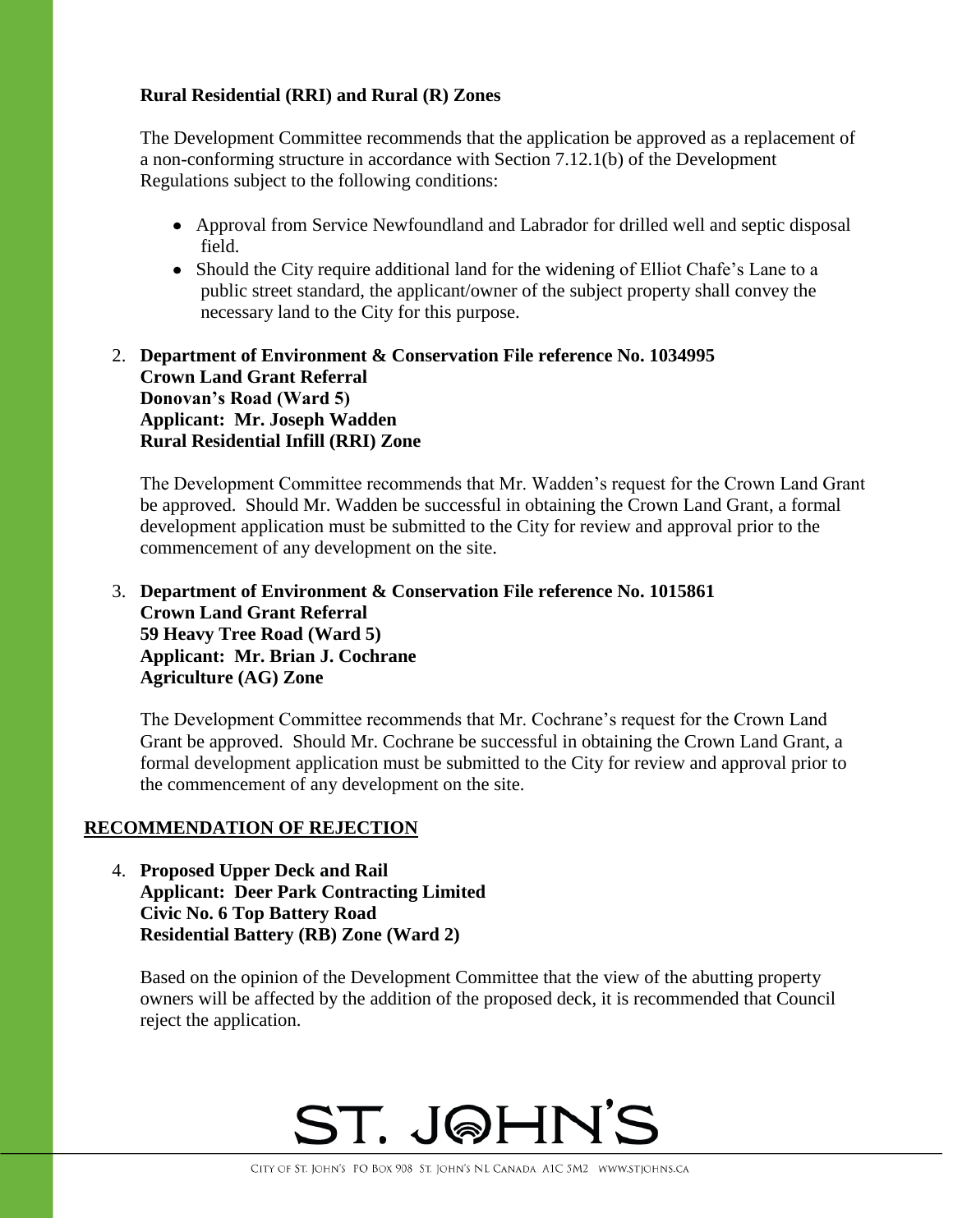Robert Smart, City Manager Chair – Development Committee

#### **SJMC2011-12-05/612R**

**It was moved by Councillor Hann; seconded by Councillor O'Leary: That the Committee's recommendations pertaining to Items 1, 2 and 3 be approved.**

**The motion being put was unanimously carried.**

#### **SJMC2011-12-05/613R**

**Regarding Item #4 – (6 Top Battery Road), it was moved by Councillor Colbert; seconded by Councillor Hanlon: That the application by Deer Park Contracting Ltd. seeking approval to build a deck at Civic No. 6 Top Battery Road, be approved.**

#### **SJMC2011-12-05/614R**

**It was then moved by Councillor Tilley; seconded by Councillor Breen: That a decision be deferred for one week to allow members of Council an opportunity to visit the site.**

**The motion to defer was unanimously carried.**

#### **St. John's Sports and Entertainment Budget Statement Operating Income for the year ending December 31, 2012**

Councillor Breen presented the St. John's Sports and Entertainment Budget Statement

Operating Income for the year ending December 31, 2012.

St. John's Sports & Entertainment are requesting that the City of St. John's approve an operating grant in the amount of \$1,000,000.00 for the 12 month period ending December 31, 2012. This represents the fourth consecutive annual reduction of \$250,000. SJSE is projected to operate within the City's operating grant for the year ending December 31, 2011. The audited results will be issued in March 2012.

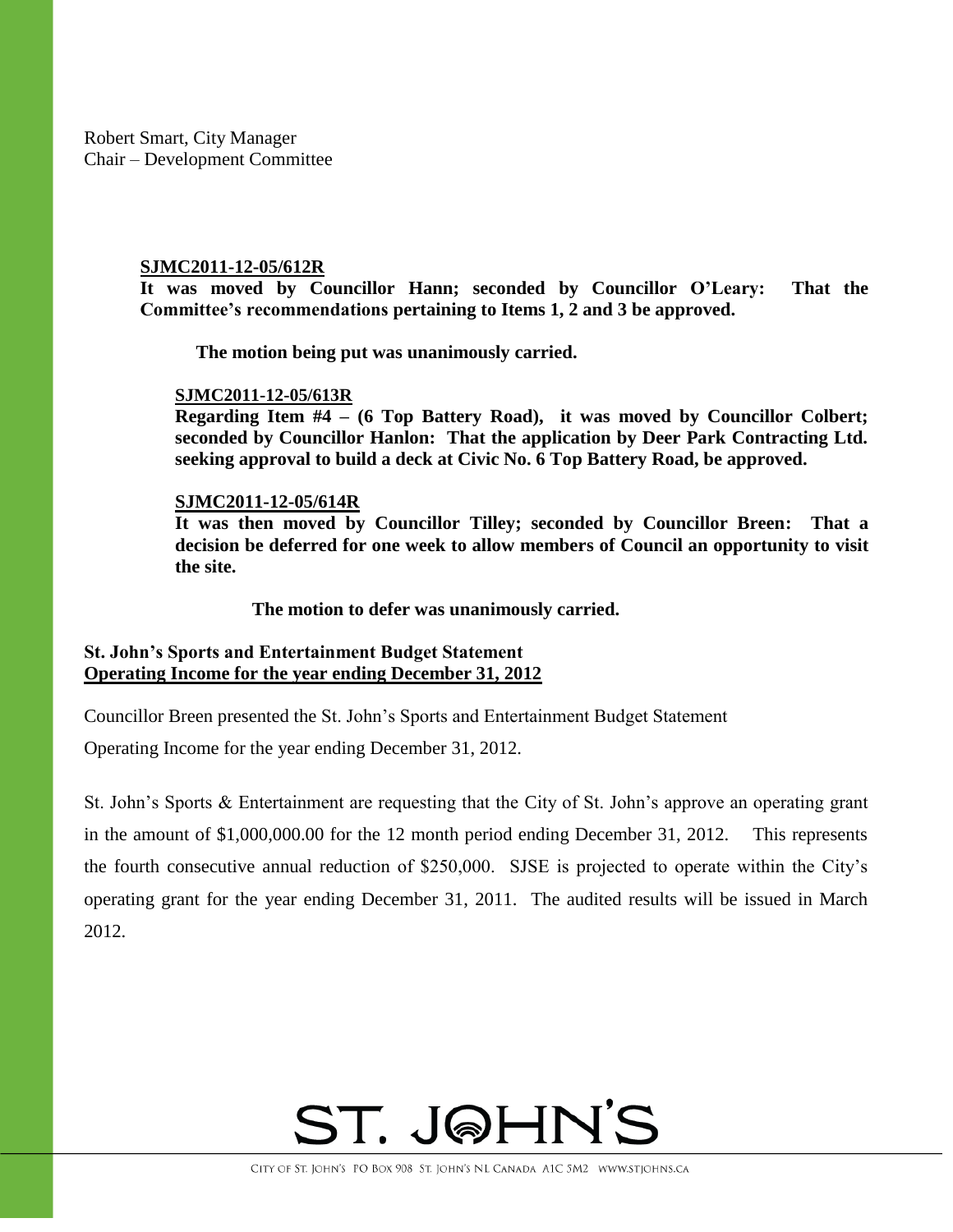Members of Council commended and thanked staff and the board of SJSE for their efforts towards reducing the City's subsidy.

#### **SJMC2011-12-05/615R**

**It was moved by Councillor Breen; seconded by Councillor Hann: That** 

**The City of St. John's approve a request by St. John's Sports & Entertainment for an operating grant in the amount of \$1,000,000.00 for the year ending December 31, 2012; and endorsed the budgeted statement of operating income for the year ending December 31, 2012.**

**The motion being put was unanimously carried.**

#### **Mayor's Advisory Committee on Affordable Housing Report dated November 17th , 2011\_\_\_\_\_\_\_\_\_\_\_\_\_\_\_\_\_\_\_\_\_\_\_\_\_\_\_\_\_\_\_\_\_\_\_\_\_\_\_\_\_\_\_\_\_\_\_\_\_\_\_\_\_\_\_\_\_\_\_\_\_\_\_\_\_\_\_\_\_\_**

Council considered the following Mayor's Advisory Committee on Affordable Housing Report dated

November  $17<sup>th</sup>$ , 2011:

Attendees: Ed Power, Co-Chairperson Jocelyn Greene, Co-Chairperson Councillor Shannie Duff Bruce Pearce, NL Housing & Homelessness Network Madonna Walsh, NL Housing Corporation Frank Lee, Mayor's Advisory Committee on Seniors Victoria Belbin, Canadian Homebuilders Association – NL Chapter Sheldon Pollett, Choices for Youth Kimberly Yetman Dawson, NL Homelessness Network Jessica McCormick, Chair of the Canadian Federation of Students Dave Murphy, NL Homelessness Network Dave Blackmore, Director of Building & Property Management Gord Tucker, Manager – Division of Property Management Helen Handrigan, Senior Housing Officer Scott Morton-Ninomiya, Affordable Housing Coordinator Karen Chafe, Recording Secretary

**Response from Provincial Election Candidates to Letter about Affordable Housing**

The Committee considered a synopsis of the responses received from the provincial electoral candidates in response to the following three questions posed to them by MACAH under the Mayor's signature:

- *Will you make affordable housing a priority in the timely development of a strategy for adaptive reuse of provincial land and buildings?*
- *Will you review the Residential Tenancies Act (RTA) and strengthen its capacity to protect affordable housing for tenants?*

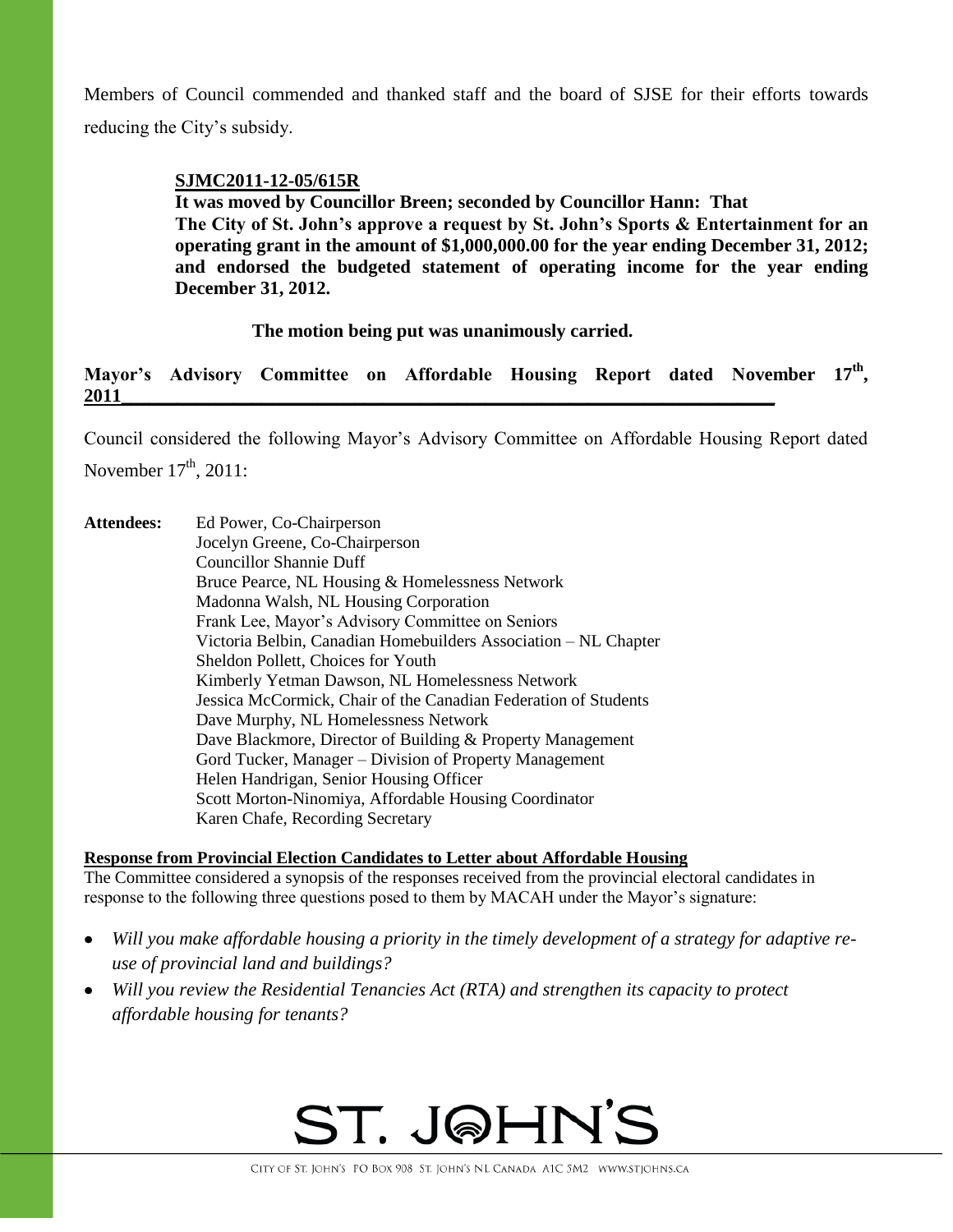*Will you engage in a collaborative planning effort to address the impact of labour market shifts on housing? (these labour market shifts include resource mega projects, the expanding service economy, and the coming wave of retirees).*

No responses were received from the Liberal candidates; however, the PC and NDP parties did respond positively about their support toward the development of affordable housing.

**The Committee recommends that as a follow-up to the responses received, another letter be drafted for the Mayor's signature to the Minister of Environment and Conservation and the Minister of Transportation and Works. With regard to question # 3 above, it was also agreed that this issue be referred to the Planning & Housing Standing Committee.**

Jocelyn Greene and Ed Power Co-Chairs, St. John's Mayor's Advisory Committee on Affordable Housing

#### **SJMC2011-12-05/616R**

**It was moved by Councillor Galgay; seconded by Councillor O'Leary: That the Committee's recommendation be approved.**

**The motion being put was unanimously carried.**

#### **Development Permits List**

Council considered as information the following Development Permits List for the period of November  $25<sup>th</sup>$  to December 1<sup>st</sup>, 2011:

> **DEVELOPMENT PERMITS LIST DEPARTMENT OF PLANNING FOR THE PERIOD OF November 25, 2011 TO December 1, 2011**

| Code | Applicant | Application | Location | Ward | <b>Development</b><br><b>Officer's Decision</b> | Date |
|------|-----------|-------------|----------|------|-------------------------------------------------|------|
|------|-----------|-------------|----------|------|-------------------------------------------------|------|

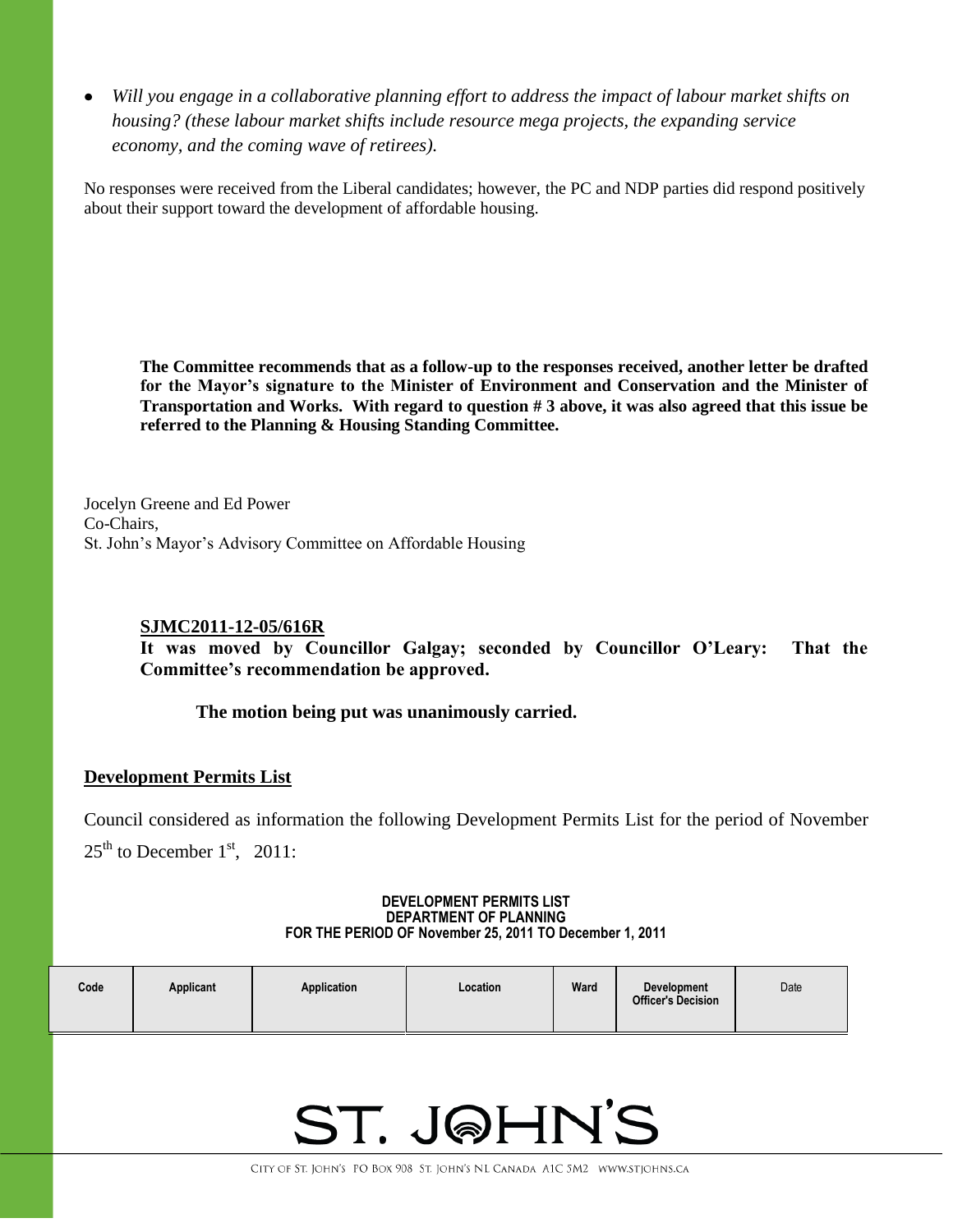| <b>COM</b>                                                                                                                | AD ONARA<br>Distribution Ltd | Home Office                           | 35 Old bay Bulls<br>Road        | 5              | <b>Approved</b>                                                                    | 11-11-25       |
|---------------------------------------------------------------------------------------------------------------------------|------------------------------|---------------------------------------|---------------------------------|----------------|------------------------------------------------------------------------------------|----------------|
| <b>COM</b>                                                                                                                | All Knight Inc.              | Home Office for On-<br>line Education | 27 Cochrane St.                 | $\overline{2}$ | <b>Approved</b>                                                                    | 11-11-30       |
| <b>RES</b>                                                                                                                | Vicki Williams               | <b>Building Lot</b>                   | Doyle's Road                    | 5              | Approved                                                                           | $11 - 11 - 25$ |
|                                                                                                                           |                              |                                       |                                 |                |                                                                                    |                |
|                                                                                                                           |                              |                                       |                                 |                |                                                                                    |                |
|                                                                                                                           |                              |                                       |                                 |                |                                                                                    |                |
|                                                                                                                           |                              |                                       |                                 |                |                                                                                    |                |
|                                                                                                                           |                              |                                       |                                 |                |                                                                                    |                |
| $\star$<br><b>Code Classification:</b><br><b>RES-Residential</b><br><b>COM-Commercial</b><br>AG - Agriculture<br>OT-Other |                              | <b>INST</b><br><b>IND</b>             | - Institutional<br>- Industrial |                | <b>Gerard Doran</b><br><b>Development Officer</b><br><b>Department of Planning</b> |                |
|                                                                                                                           |                              |                                       |                                 |                |                                                                                    |                |

#### **Building Permits List**

### **SJMC2011-12-05/617R**

**It was decided on motion of Councillor Tilley; seconded by Councillor Collins: That the recommendation of the Director of Building and Property Management with respect to the following Building Permits List be approved:**

|                                             |                             | Permits List            | 2011/11/30 |
|---------------------------------------------|-----------------------------|-------------------------|------------|
|                                             | CLASS: COMMERCIAL           |                         |            |
| 58605 NL LTD                                | 323 KENMOUNT RD             | CO RETAIL STORE         |            |
| BAYVIEW ELECTRICAL                          | 49 MEWS PL, SUITE B         | CO OFFICE               |            |
| LIEBHERR CANADA LTD                         | 49 MEWS PL, SUITE C         | CO OFFICE               |            |
| FOOTWEAR SOLUTIONS                          | 40 ABERDEEN AVE             | MS RETAIL STORE         |            |
| BOGART'S JEWELRY LTD                        | 40 ABERDEEN AVE             | MS RETAIL STORE         |            |
| ORTHOPEDIC SOLUTIONS                        | 1 ANDERSON AVE              | MS CLINIC               |            |
| BENNETT RESTAURANTS LIMITED 37 ANDERSON AVE |                             | MS RESTAURANT           |            |
| WALLACE ENTERPRISES                         | 12 BAY BULLS RD TIM HORTONS | MS EATING ESTABLISHMENT |            |
| LOBLAWS PROPERTIES LIMITED                  | 260 BLACKMARSH RD           | MS RETAIL STORE         |            |
| DOGS DEVINE GROOMING &                      | 711 BLACKMARSH RD           | MS RETAIL STORE         |            |
| BODY QUEST                                  | 92 ELIZABETH AVE            | MS SERVICE SHOP         |            |
| DICKS AND COMPANY LIMITED                   | 385 EMPIRE AVE              | MS OFFICE               |            |
|                                             |                             |                         |            |

# ST. J@HN'S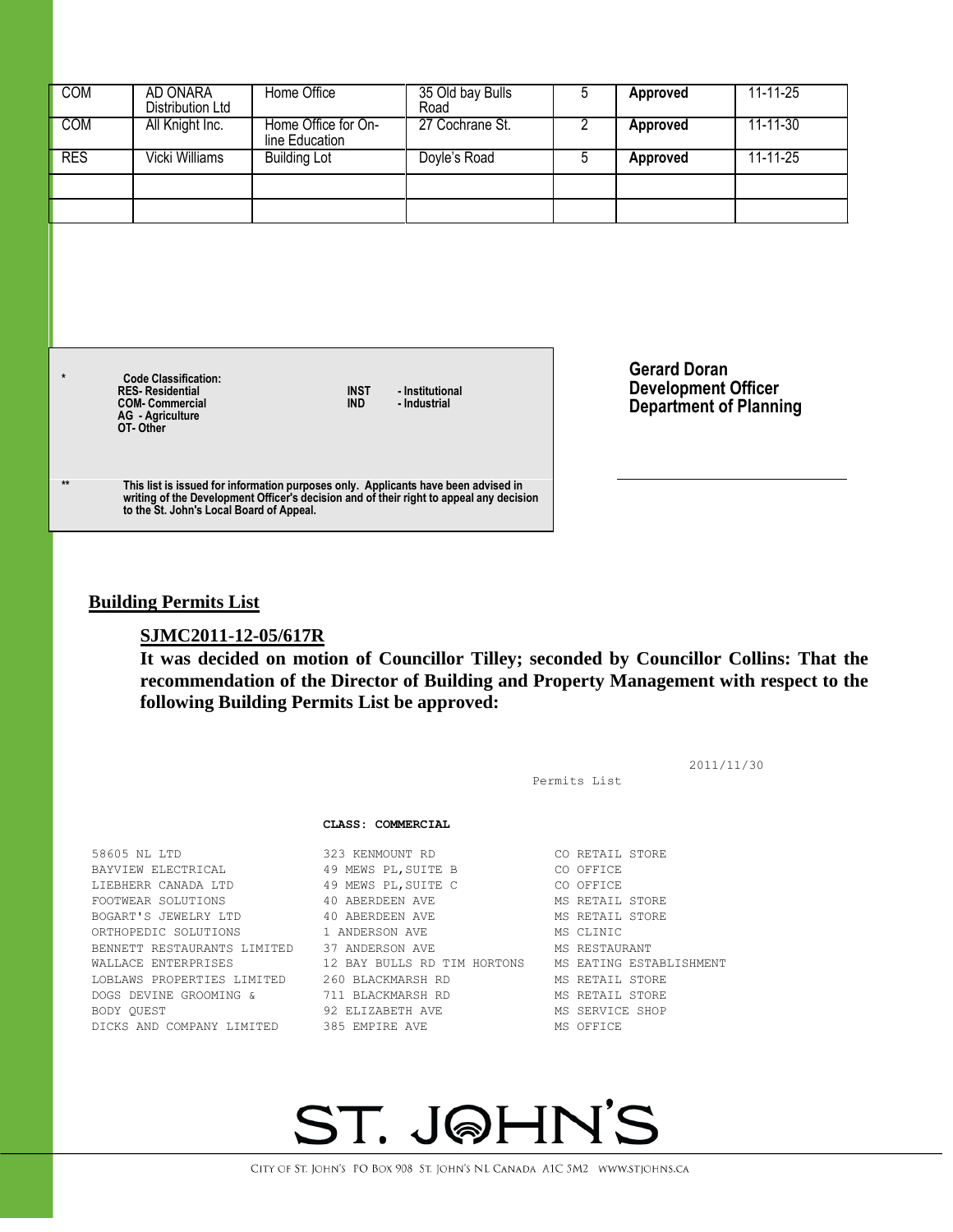DON CHERRY'S 290 FRESHWATER RD, SIGN # 1 MS RESTAURANT DON CHERRY'S 290 FRESHWATER RD, SIGN # 2 MS RESTAURANT ROCCOM CONSULTING 6 336 FRESHWATER RD 6 MS RETAIL STORE H & R BLOCK CANADA INC. 336 FRESHWATER RD MS OFFICE ART MERCER / SCOTT SWEETAPPLE 32 GEORGE ST SN TAVERN HEALTH GROUP ASSOCIATES INC. 179 HAMLYN RD MS CLUB THERAPEUTIC SERVICES LTD. 12-20 HIGHLAND DR MS CLINIC CAL LEGROW INSURANCE LIMITED 189 HIGGINS LINE MS OFFICE MOORE'S 41 KELSEY DR MS RETAIL STORE C.B.S. COMMUNICATIONS INC. 55B KELSEY DR MS COMMUNICATIONS USE MCDONALDS 75 KELSEY DR MS RESTAURANT MCDONALD'S RESTAURANTS OF 54 KENMOUNT RD MS RESTAURANT INDIGO BOOKS & MUSIC INC. 70 KENMOUNT RD MS RETAIL STORE PENNY MAZDA 220 KENMOUNT RD MS CAR SALES LOT HARVEYS TRAVEL LIMITED 33 KENMOUNT RD MS OFFICE PENNEY KIA INC. 497 KENMOUNT RD MS CAR SALES LOT ATLANTIC AUTO 515 KENMOUNT RD MS CAR SALES LOT LOBLAWS PROPERTIES LIMITED 20 LAKE AVE MS RETAIL STORE A.I.M.E. PHYSIOTHERAPY INC. 204-206 MAIN RD MS CLINIC BENNETT RESTAURANTS LIMITED 345-349 MAIN RD MS RESTAURANT O'DRISCOLL RESTAURANTS INC. 446 NEWFOUNDLAND DR MR SUB MS EATING ESTABLISHMENT<br>BUDDY'S FISH & CHIPS LTD. 445 NEWFOUNDLAND DR MS RESTAURANT BUDDY'S FISH & CHIPS LTD. 445 NEWFOUNDLAND DR MS RESTAURANT CREATIVE BRICK AND TILE 78 O'LEARY AVE MS RETAIL STORE DONOVAN HOLDINGS LTD. 37 O'LEARY AVE MS RETAIL STORE GAME-ON-GEAR 37 O'LEARY AVE MS OFFICE EXECUTIVE COFFEE SERVICES 54 PIPPY PL MS RETAIL STORE TIM DONUT LIMITED 30 ROPEWALK LANE MS RESTAURANT APS LTD. THE RESERVE OF THE LANGE MANUSCRIPT OF A LANGE METHOD. AND METHOD MS OFFICE ROPEWALK FOODS INC. 117 ROPEWALK LANE MR SUB MS EATING ESTABLISHMENT MCDONALD'S RESTAURANTS OF 14 STAVANGER DR MS RESTAURANT MCDONALD'S RESTAURANTS OF 14 STAVANGER DR MS RESTAURANT FUTURE SHOP 20 STAVANGER DR MS RETAIL STORE HAIR CONNECTION INC. 386 STAVANGER DR MS SERVICE SHOP CABOT DEVELOPMENT CORPORATION 5 STAVANGER DR PET SMART MS RETAIL STORE DRAPES ETC. LTD. 15 STAVANGER DR MS RETAIL STORE CREATIVE BRICK AND TILE 25 STAVANGER DR MS RETAIL STORE HENRY'S A DIVISION OF CRANBROO 15-27 STAVANGER DR MS RETAIL STORE MCDONALD'S RESTAURANTS OF 506 TOPSAIL RD MS RESTAURANT B.R.B. SPORTS INC. 516 TOPSAIL RD MS RETAIL STORE 10475 NFLD LTD. 644 TOPSAIL RD MS CLUB 10475 NFLD LTD. 644 TOPSAIL RD MS CLUB DISCOVER MUSIC SCHOOL LIMITED 644 TOPSAIL RD MS COMMERCIAL SCHOOL RED ROCK GRILL **686 TOPSAIL RD** MS RESTAURANT CHES'S SNACKS LIMITED 655 TOPSAIL RD 655 MS RESTAURANT MCDONALD'S RESTAURANTS OF 248 TORBAY RD MS RESTAURANT TORBAY FUN FOODS LTD. 286 TORBAY RD MS RESTAURANT THE MATTRESS STORE LTD. 286 TORBAY RD MS RETAIL STORE COBBLESTONE VENTURES INC. 272-276 TORBAY RD MS TAVERN BRITON HOLDINGS INC. 272-276 TORBAY RD MS RESTAURANT HAWKNO HOLDINGS LIMITED  $272-276$  TORBAY RD MS RESTAURANT CAMDYN TANNING INC. 272-276 TORBAY RD MS SERVICE SHOP CONVERGYS CUSTOMER MANAGEMENT TORBAY RD MS OFFICE ECOLE PRESCHOLAIRE MES AMIS 436 TORBAY RD MS NURSERY SCHOOL BROWNE'S AUTO SUPPLIES LTD. 464 TORBAY RD MS RETAIL STORE DECORATING DESIGNS INC 445 TORBAY RD - PAINT SHOP MS RETAIL STORE PRIME CREATIVE 291 WATER ST MERLO PRESS &BEAN SN RESTAURANT KILBRIDE CHILDREN'S CENTRE INC 2 STEAD PL RN DAY CARE CENTRE PAUL O'BRIEN 2 FOGWILL PL CR TAKE-OUT FOOD SERVICE HEAD FIRST LTD. 50 KENMOUNT RD RN SERVICE SHOP

A BUDDY BUDDYN AND DR MS RESTAURANT

## ST. J@HN'S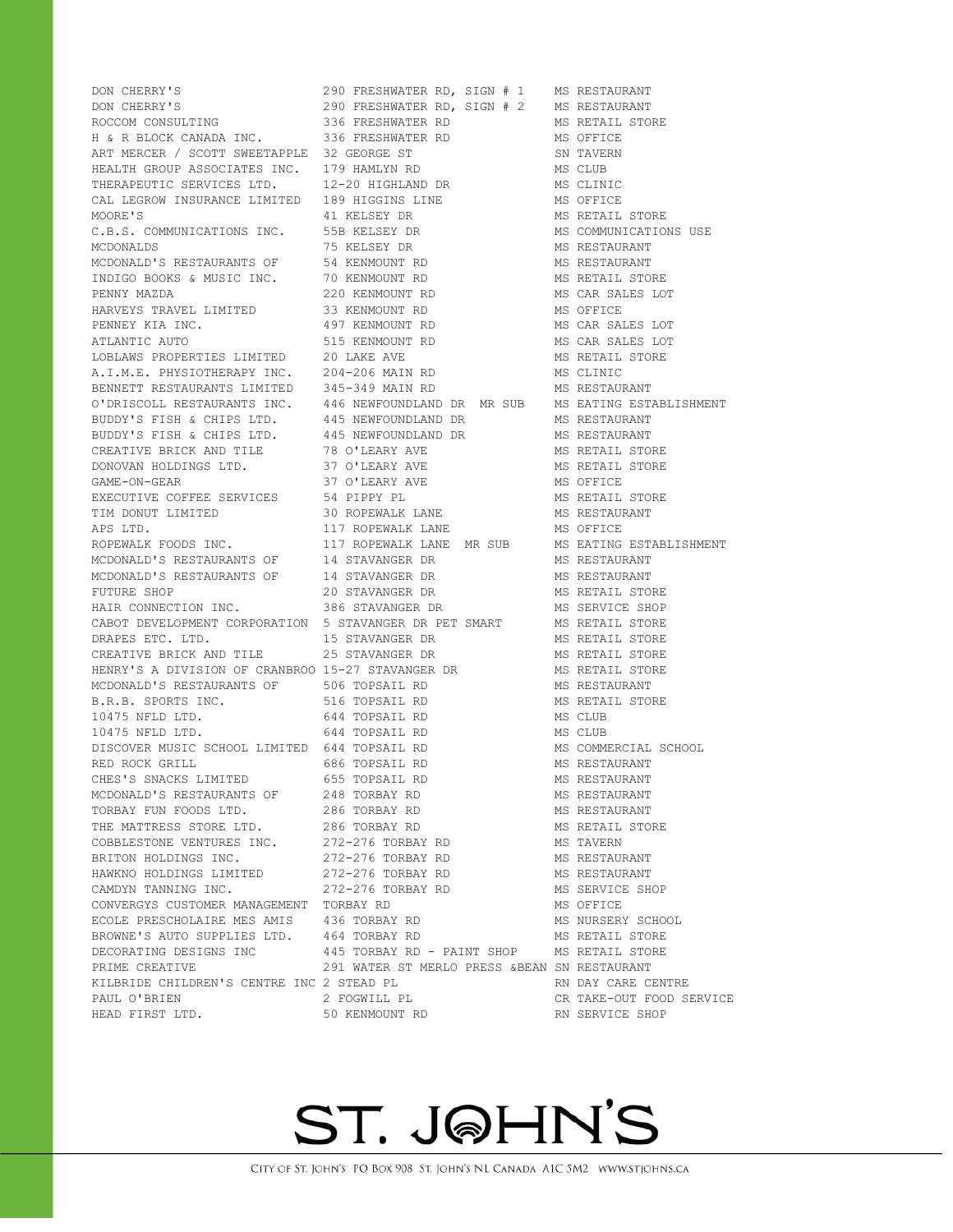| MARKS WORK WAREHOUSE            | 95 ABERDEEN AVE <b>ARRY SETALL STORE</b><br>MAKKS WORK WARENOODE<br>R. A. TEMPLETON LIMITED 343 WATER STREET-BISHOPS COVE RN RETAIL STORE<br>BRISTOL DEVELOPMENT INC. 145 KELSEY DR PARTIAL INTERIOR RN OFFICE<br>2001 - 2003 BASE WITTER PLATE WILL BE OND RL CR OFFICE | SW MIXED USE<br>THIS WEEK \$ 1,940,146.00 |
|---------------------------------|--------------------------------------------------------------------------------------------------------------------------------------------------------------------------------------------------------------------------------------------------------------------------|-------------------------------------------|
|                                 | CLASS: INDUSTRIAL                                                                                                                                                                                                                                                        |                                           |
|                                 |                                                                                                                                                                                                                                                                          | THIS WEEK \$ .00                          |
|                                 | CLASS: GOVERNMENT/INSTITUTIONAL                                                                                                                                                                                                                                          |                                           |
|                                 |                                                                                                                                                                                                                                                                          | THIS WEEK \$ .00                          |
|                                 | CLASS: RESIDENTIAL                                                                                                                                                                                                                                                       |                                           |
|                                 | PRO-TECH CONSTRUCTION 16 ALDERGROVE PL, LOT 247 MC SINGLE DETACHED DWELLING<br>ERCO HOMES 149 BLUE PUTTEE DR, LOT 70 MC SINGLE DETACHED DWELLING<br>RICHARD DAWE AND 114 BRANSCOMBE ST MC ACCESSORY BUILDING<br>SURELOCK HOMES LIMIT                                     |                                           |
|                                 |                                                                                                                                                                                                                                                                          |                                           |
|                                 |                                                                                                                                                                                                                                                                          |                                           |
|                                 | SURELOCK HOMES LIMITED 53 CAPE FINE SI, LOT 24<br>JAMIE & MICHELLE CHIPPETT 76 CASTLE BRIDGE DR<br>BRAD COLES 126 CASTLE BRIDGE DR<br>SURE DETACHED DWELLING<br>CRAIG SULLIVAN 125 CHEESEMAN DR, LOT 51 NC SINGLE DETACHED DWELLING<br>S                                 |                                           |
|                                 |                                                                                                                                                                                                                                                                          |                                           |
|                                 |                                                                                                                                                                                                                                                                          |                                           |
|                                 |                                                                                                                                                                                                                                                                          |                                           |
|                                 |                                                                                                                                                                                                                                                                          |                                           |
|                                 |                                                                                                                                                                                                                                                                          |                                           |
|                                 |                                                                                                                                                                                                                                                                          |                                           |
|                                 |                                                                                                                                                                                                                                                                          |                                           |
|                                 |                                                                                                                                                                                                                                                                          |                                           |
|                                 |                                                                                                                                                                                                                                                                          |                                           |
|                                 | PAUL MURPHY CONSTRUCTION 9 JUDGE PL, LOT 5<br>JUNE ON TRACTING LIMITED MADDOX COVE ROAD, LOT 5<br>MIKE EMBERLEY 42 NEWTOWN RD<br>JAMES & LILLIAN MARNELL 76 NOTRE DAME DR<br>PETER BREEN 2 PRATT PL BE ACCESSORY BUILDING<br>PETER BREEN                                 |                                           |
|                                 | ERENT COADY<br>BRENT COADY 6 SILVERTON PL<br>CLOVER CONSTRUCTION 44 TEAKWOOD DR, LOT 118 MC SINGLE DETACHED DWELLING<br>CHRISTOPHER O'DEA 24 WATERFORD HTS N NC ACCESSORY BUILDING                                                                                       |                                           |
|                                 |                                                                                                                                                                                                                                                                          |                                           |
|                                 |                                                                                                                                                                                                                                                                          |                                           |
|                                 | PETER BATSON AND 77A RENNIE'S MILL RD CO HOME OFFICE<br>JAMES WISEMAN 72 ST. CLARE AVE CO HOME OFFICE<br>JAMES WISEMAN 72 ST. CLARE AVE CO HOME OFFICE<br>STEPHEN ENTON 23 NORTHERN RANGER ST EX SINGLE DETACHED DWELLING<br>JOHN W. &                                   |                                           |
|                                 |                                                                                                                                                                                                                                                                          |                                           |
|                                 |                                                                                                                                                                                                                                                                          |                                           |
|                                 |                                                                                                                                                                                                                                                                          |                                           |
|                                 |                                                                                                                                                                                                                                                                          |                                           |
|                                 |                                                                                                                                                                                                                                                                          |                                           |
|                                 | NE A MICHELLE CHIPPETT 76 CASTLE BRIDGE DR<br>XRIS KNIGHT 360 DUCKWORTH ST AN SINGLE DETACHED DWELLING<br>KRIS KNIGHT 360 DUCKWORTH ST AN SEMI-DETACHED DWELLING<br>KMK PROPERTIES INC. 100 ELIZABETH AVE, UNIT 306 RN CONDOMINIUM                                       |                                           |
|                                 |                                                                                                                                                                                                                                                                          |                                           |
| CAL & ANN OLLERHEAD 18 ERIC ST  |                                                                                                                                                                                                                                                                          | RN SINGLE DETACHED & SUB.APT              |
| SHIRLEY COX<br>LYNN KRISTMANSON | 63 LIME ST<br>16 MAPLE ST                                                                                                                                                                                                                                                | RN SINGLE DETACHED DWELLING               |
|                                 |                                                                                                                                                                                                                                                                          | RN SINGLE DETACHED DWELLING               |
|                                 |                                                                                                                                                                                                                                                                          |                                           |
|                                 | EN SAMARK CONTRACTING (10 MAPLE SI AN SINGLE DETACHED DWELLING)<br>TREVOR PADDOCK 20 MARK NICHOLS PL<br>CHARLES MALSBURY 18 MAXSE ST RN SEMI-DETACHED DWELLING<br>CHARLES MALSBURY 12 NEWTOWN RD RN SINGLE DETACHED DWELLING<br>CHRIST                                   |                                           |
|                                 |                                                                                                                                                                                                                                                                          |                                           |
|                                 |                                                                                                                                                                                                                                                                          |                                           |
|                                 |                                                                                                                                                                                                                                                                          |                                           |
|                                 |                                                                                                                                                                                                                                                                          |                                           |
|                                 | REV. WILLIAM STRONG 115 WATERFORD BRIDGE RD SW SINGLE DETACHED DWELLING                                                                                                                                                                                                  |                                           |
|                                 |                                                                                                                                                                                                                                                                          |                                           |

# ST. J@HN'S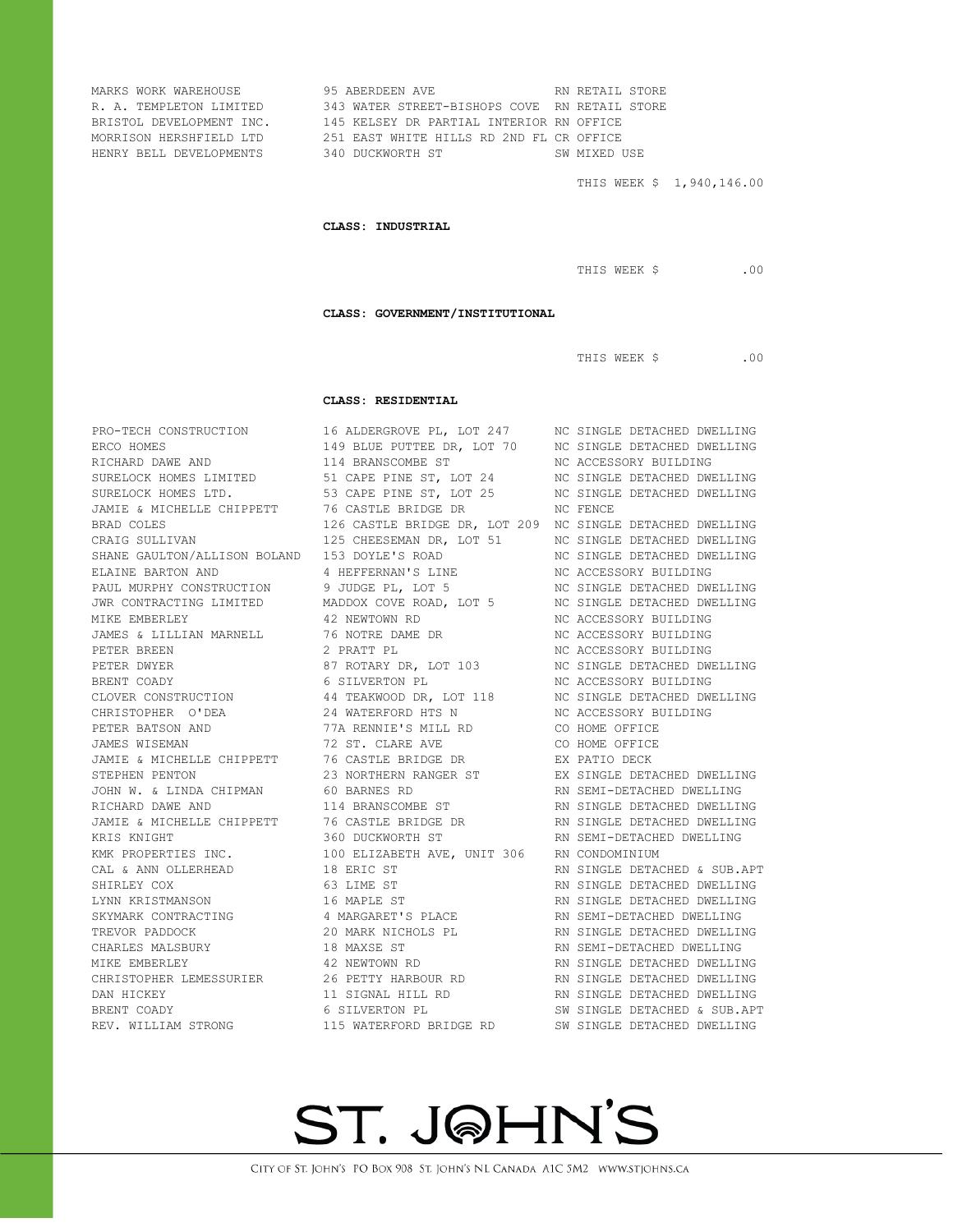WENDY'S RESTAURANTS OF CANADA 35 KENMOUNT RD MS RESTAURANT THIS WEEK \$ 4,160,073.00 **CLASS: DEMOLITION** N D DOBBIN 430 TOPSAIL RD DM RETAIL STORE THIS WEEK \$ 104,572.00 THIS WEEK''S TOTAL: \$ 6,204,791.00 REPAIR PERMITS ISSUED: 2011/11/24 TO 2011/11/30 \$ 157,000.00 LEGEND CO CHANGE OF OCCUPANCY SN SIGN CR CHNG OF OCC/RENOVTNS MS MOBILE SIGN EX EXTENSION CC CHIMNEY CONSTRUCTION NC NEW CONSTRUCTION CD CHIMNEY DEMOLITION OC OCCUPANT CHANGE DV DEVELOPMENT FILE RN RENOVATIONS WS WOODSTOVE SW SITE WORK DM DEMOLITION TI TENANT IMPROVEMENTS

#### **Payrolls and Accounts**

#### **SJMC2011-12-05/618R**

**It was decided on motion of Councillor Tilley; seconded by Councillor Collins: That the following Payrolls and Accounts for the week ending December 1, 2011 be approved:** 

> **Weekly Payment Vouchers For The Week Ending November 24, 2011**

#### **PAYROLL**

Public Works \$ 352,304.62

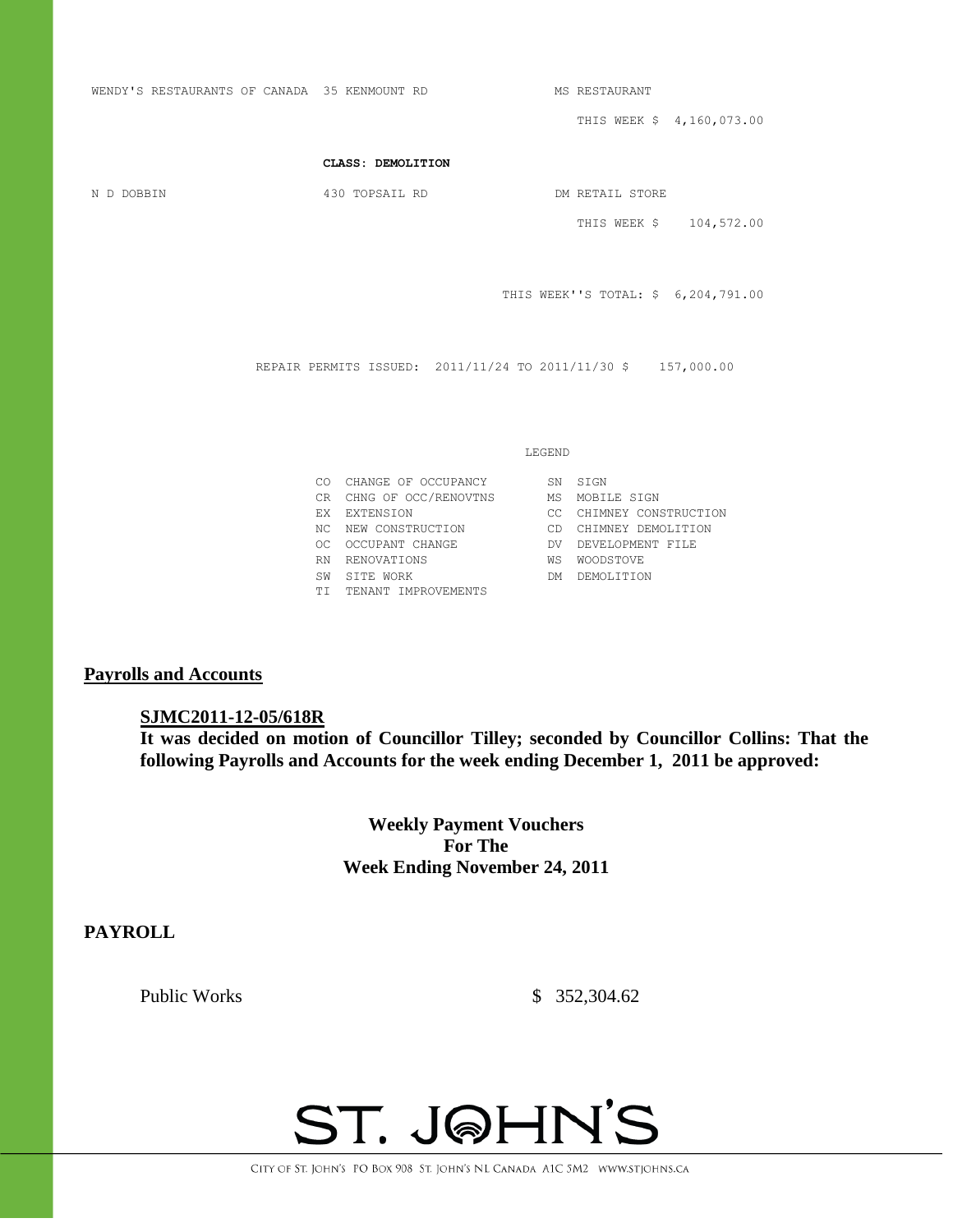| Bi-Weekly Administration           | \$693,265.46 |
|------------------------------------|--------------|
| Bi-Weekly Management               | \$635,400.44 |
| Bi-Weekly Regional Fire Department | \$562,083.62 |
|                                    |              |

**ACCOUNTS PAYABLE** \$4,078,064.02

**Total: \$6,321,118.16**

#### **Tenders**

- **a. Tender – Cleaning of Concrete – Exterior City Hall & Parking Garage**
- **b. Tender – Supply of Pavement Marking Tape**

#### **SJMC2011-12-05/619R**

**It was moved by Councillor Colbert; seconded by Councillor Hann: That the recommendations of the Director of Building and Property Management and the Acting Director of Finance be approved and the tenders awarded as follows:**

- **a. Mount Pearl Painting in the amount of \$462,441.20 which includes HST**
- **b. Construction Signs Ltd. in the amount of \$28,952.00 as per the public Tendering Act (taxes not included).**

**The motion being put was unanimously carried.**

#### **Notices of Motion, Written Questions and Petitions**

Councillor Hann gave the following Notice of Motion:

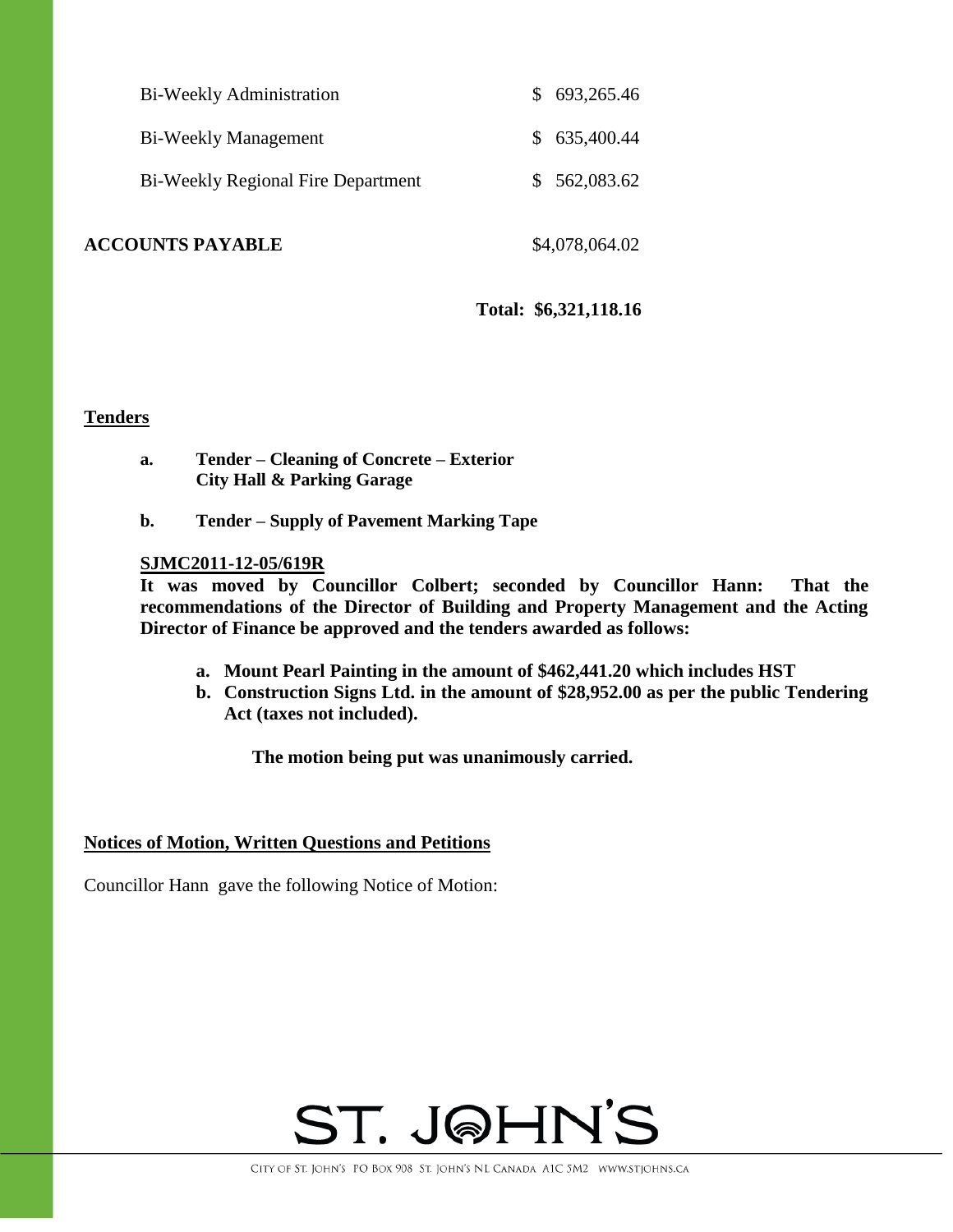**TAKE NOTICE** that I will at the next regular meeting of the St. John's Municipal Council move to enact an amendment to the St. John's Taxi By-Law so as to provide for a rate increase to reflect the increased costs to provide the service.

To be brought forward at the next regular meeting of Council

#### **Intersection of Pippy Place and Goldstone Street**

Council considered a memorandum dated December 1, 2011 from the City Solicitor regarding the above noted.

#### **SJMC2011-12-05/620R**

**It was moved by Councillor Hanlon; seconded by Councillor Hickman: That the Notices of Expropriation be executed with respect to the City acquiring lands at the corners of Pippy Place and Goldstone Street for intersection improvements.**

**The motion being put was unanimously carried.**

#### **Proposed Rezoning of Properties, Civic No. 560 Topsail Road (Ward 3) Applicant: Redwood Management Ltd.\_\_\_\_\_\_\_\_\_\_\_\_\_\_\_\_\_\_\_\_\_\_\_\_\_\_**

Council considered a memorandum dated December 5, 2011 from the Director of Planning regarding the above noted, along with a copy of the commissioner's report on a public hearing conducted on November 22, 2011 to discuss the St. John's Municipal Plan Amendment Number 98, 2011 and St. John's Development Regulations Amendment Number 522, 2011. The purpose of the amendments is to accommodate an application by Redwood Management Ltd. to rezone the properties, Civic No. 560 Topsail Road.

#### **SJMC2011-12-05/621R**

**It was moved by Councillor Tilley; seconded by Councillor Hanlon: That the commissioner's recommendation respecting a site-specific building height restriction of** 

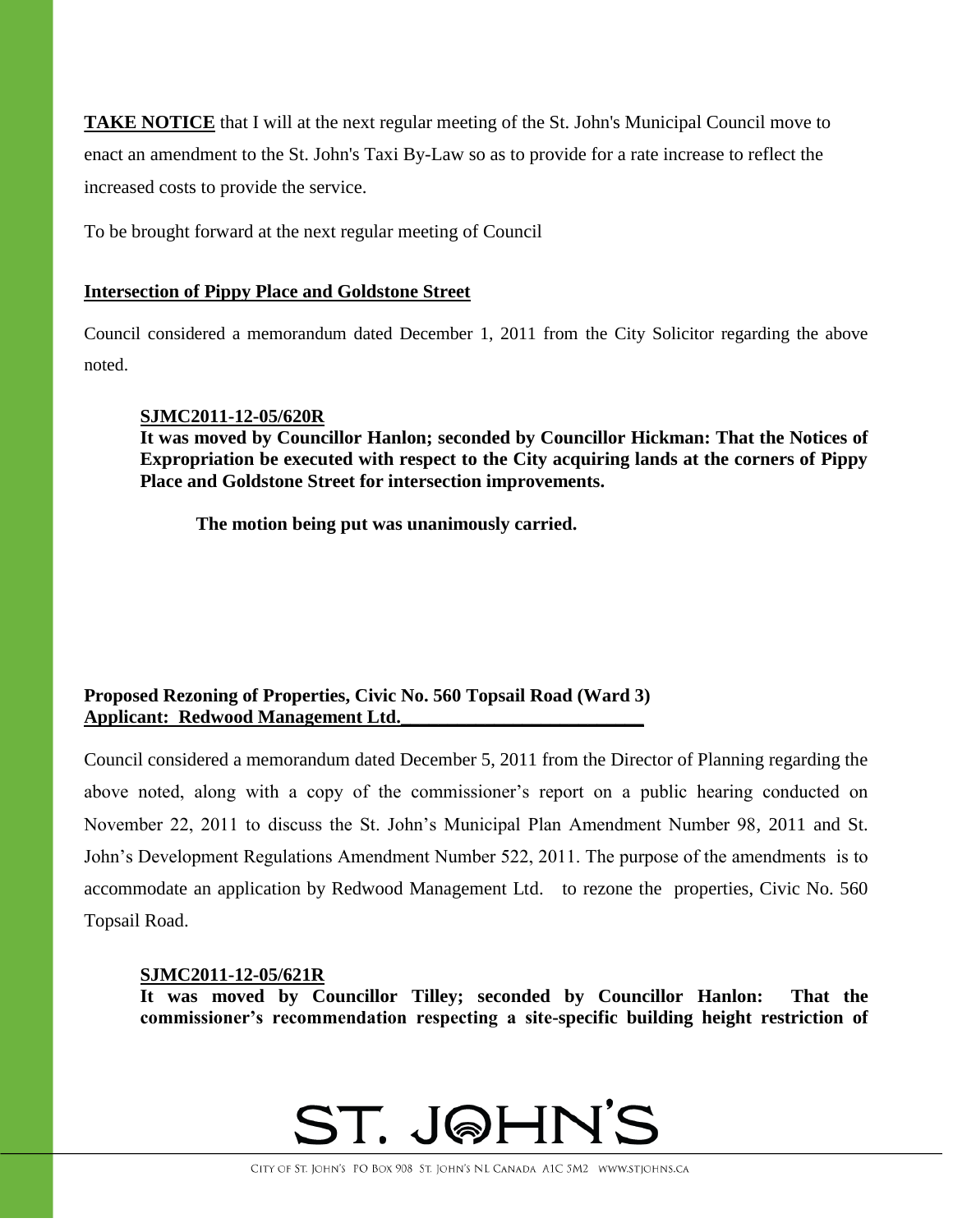**four (4) storeys for the properties in the area of Civic No. 560 Topsail Road under an Apartment Medium Density (A2) Zone designation, be accepted; and that Municipal Plan Amendment Number 98, 2011 and Development Regulations Amendment Number 522, 2011 be approved with the site-specific restriction of four (4) storeys on the maximum allowed building height, be approved; And further, that City staff discuss the commissioner's recommendations respecting the retention and planting of trees on the application site, with representatives of Redwood Management Ltd. before work commences on the site to determine if these recommendations can be achieved in the design of the project.**

#### **The motion being put was unanimously carried.**

#### **Economic Update**

Councillor Tilley presented the highlights of the December 2011 Economic Update which include initiatives, business approvals, upcoming events and included the City's launch of its strategic Economic plan, Roadmap 2021.

(Councillor Hickman left the meeting)

At this point Councilor Hanlon referred to a booklet outlining the Roadmap 2021 Highlights which can be made available upon request. She outlined the five goals setting the direction for the Roadmap –

- (1) A location of Choice for Business and Investment
- (2) A magnetic and desirable City for newcomers and young professionals
- (3) A global leader in ocean technology and a global centre for offshore energy expertise
- (4) A destination of choice for people seeking authentic visitor experiences
- (5) A leading Canadian artistic metropolis

Councillor Hanlon thanked the Advisory Committee members and staff for their commitment and passion throughout the process of developing the strategic economic plan for St. John's.

#### **Christmas in Bannerman Park**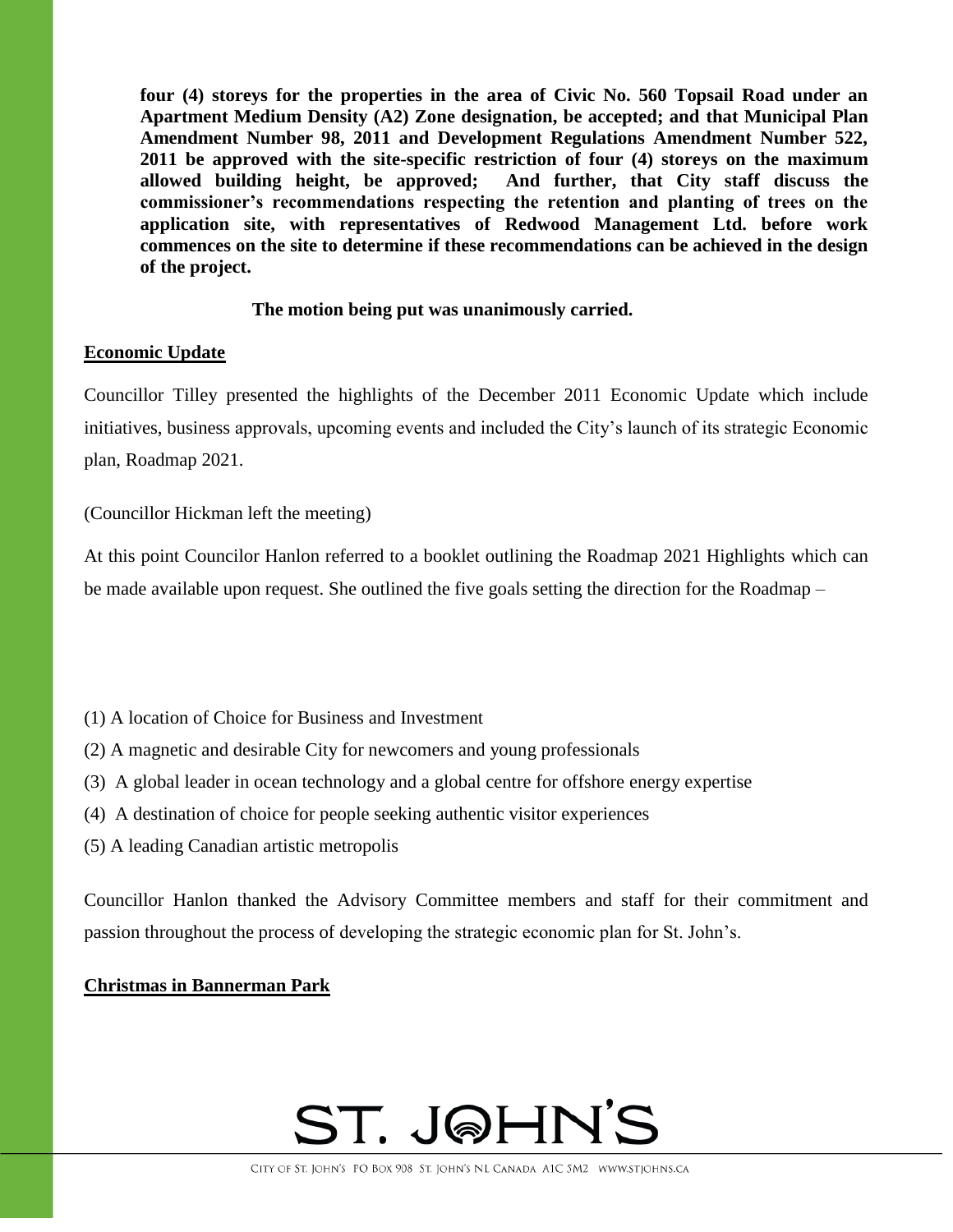Acting Mayor Duff announced the Christmas in Bannerman Park event scheduled for December 11, 2011 at 3:30 p.m.

#### **Councillor O'Leary**

In referencing the City's Roadmap 2021, Councillor O'Leary alluded to the fact the City has committed to supporting the arts in its recently released Cultural Road Map. She asked that Council move forward in a very progressive way to support the individual artists and organizations, who are necessary to the growth and energy of the City, ask that their grant which has not been adjusted for some time, be increased.

Councillor O'Leary congratulated Patricia Grattan on the launch of her new book "City Seen".

Councillor O'Leary noted that a special ceremony will be held on December 6, 2011 at MUN Engineering building to commemorate the tragic anniversary of 1989's Montreal Massacre when 14 women were killed because of their gender at l'École Polytechnique in Montreal, Que. The anniversary coincides with the National Day of Remembrance and Action on Violence Against Women.

Councillor O'Leary advised that she was asked to attend a meeting along with Councillor Hickman about Lundrigan's Marsh, which was basically a reminder that the City is the custodian of that property which is a significant wetland. She noted that there are some ongoing issues which she has referred to the Department of Building and Property Management along with the fact that the City is responsible for the maintenance of a walkway area.

#### **Councillor Breen**

Councillor Breen advised that the City's 2012 Budget will be presented at next week Regular Meeting of Council, December 12, 2011, noting that the format will be a change from previous years. He also noted that a technical briefing for the media will take place at 3:30 p.m. in the Foran/Green Room

(Councillor O'Leary left the meeting)

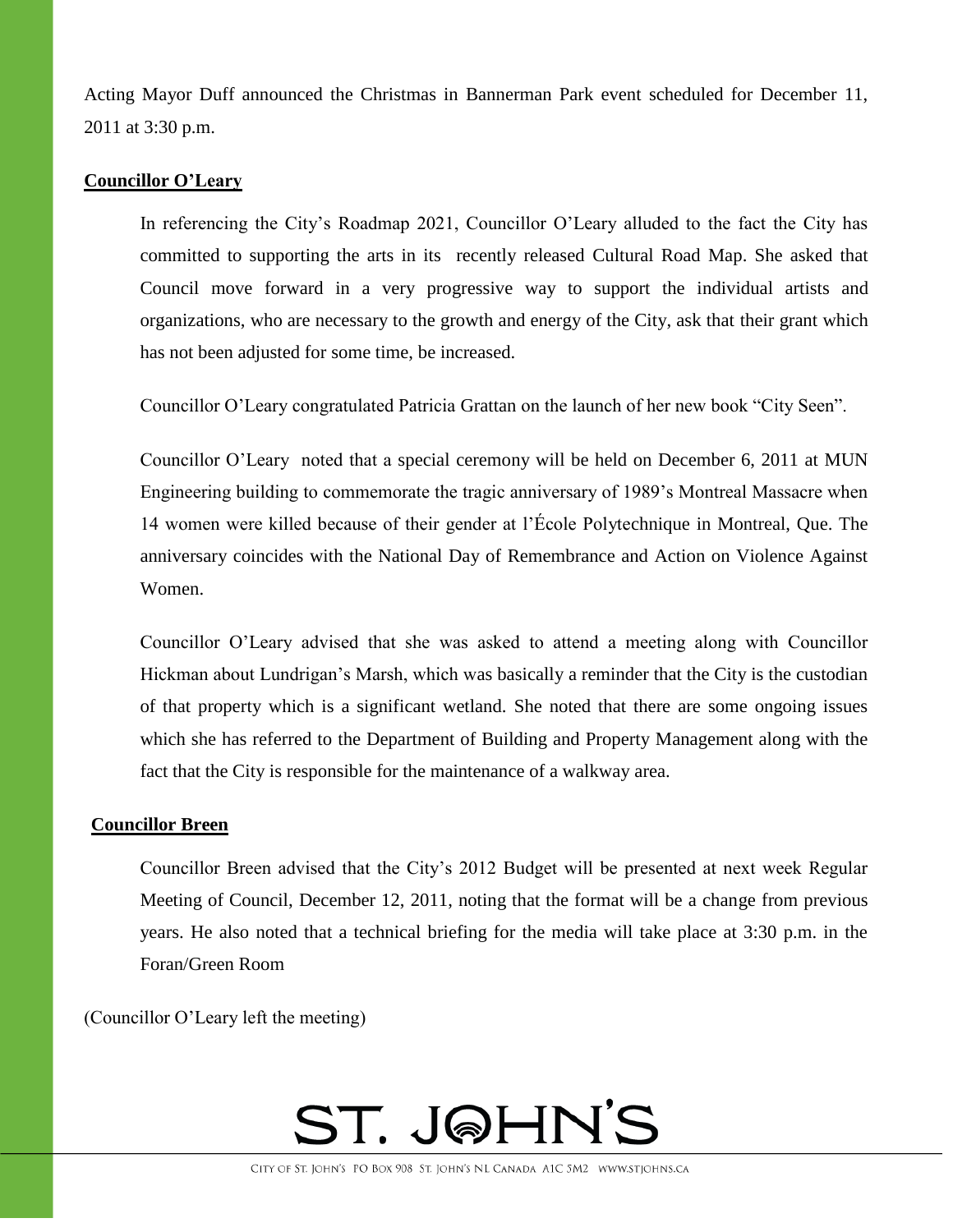#### **Councillor Galgay**

Councillor Galgay noted that Ms. Judy Ryerson, Chairperson of the Quidi Vidi Village Foundation is reminding people of Quidi Vidi Village and surrounding area of the Christmas Tree Lighting event to take place December 13, 2011 across from the Old Inn at 7 p.m.

#### **Councillor Tilley**

Councillor Tilley asked the status of paving McBride's Hill. The Director of Engineering advised that paving is scheduled for this week, weather permitting.

Councillor Tilley advised that the CLB Band Christmas sing-along will take place on December 10, 2011.

#### **Councillor Hanlon**

Councillor Hanlon advised that she received a number of responses to her anti- bullying challenge to residents of Newfoundland and Labrador and will take that information to the Department of Recreation to see what the City can do through its various initiatives in this regard.

Councillor Hanlon thanked Eastern Health on its initiative towards alleviating some of the parking issues experienced at the Health Sciences Centre.

In response to Councillor O'Leary's comments with respect to supporting the arts in the City, Councillor Hanlon noted that City is very supportive of the arts community and will continue with its support not only of the arts but of all groups and issues.

#### **Councillor Collins**